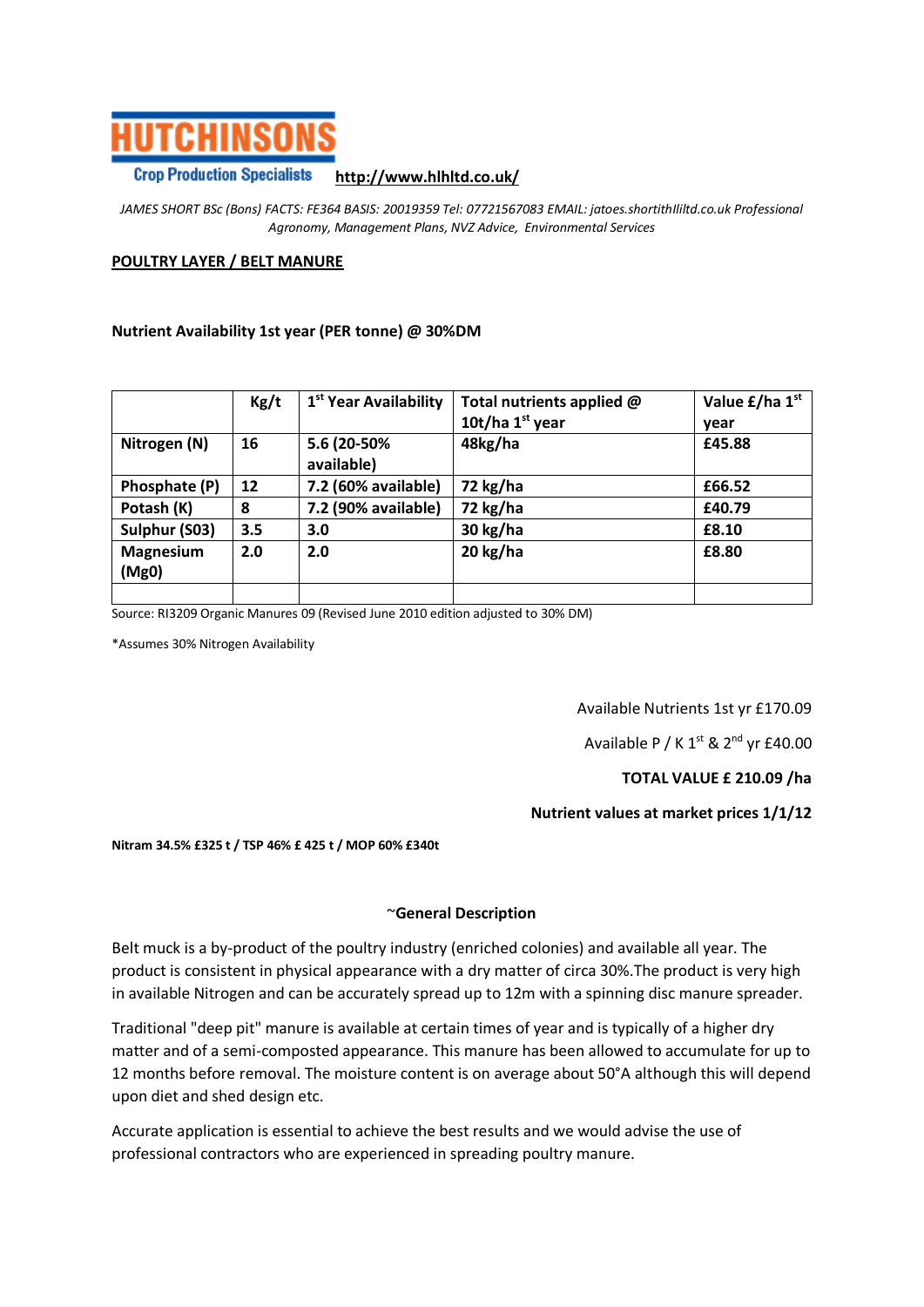# **The Value of Poultry Manure as a Fertiliser**

With fertiliser prices increasing again, farmers should be aware of the benefits of substituting poultry manure for bagged fertilisers. Poultry manure, properly handled, is the most valuable of all manures produced by livestock providing an excellent source of nutrients which can be incorporated into most fertiliser programmes. Farmers who use poultry manure value the readily available nitrogen, phosphate and potash for vigorous growth and the long term soil benefits from using organic manures.

Maize is an ideal crop for an application of poultry manure as it has a high demand for nutrients. To produce consistent high yields, maize plants need to grow very rapidly once they have germinated. They will do this if the soil moisture and structure are good, the temperature is warm and nutrition is adequate. Maize can easily produce 50t/ha in a period of four months. If all expenditure is taken in to consideration, it costs a similar amount to produce a 40t/ha maize crop as 10t/ha wheat. The same level of management and attention to detail should be applied to both, particularly as a maize crop only has half the time to achieve a similar dry matter yield.

To support rapid growth and crop development, maize requires adequate available nutrients and any shortage will restrict early growth and final yield. Although established crops have an extensive root system, root growth is slow in the early days of the crop, especially if the weather is cold. Poor root growth means decreased uptake of nutrients and this can be a vicious circle as poor uptake of Nitrogen and Phosphate can restrict further root growth. For this reason, experience and field trials have shown that maize, like many vegetable crops, can benefit from some Nitrogen and Phosphate in the rooting zone, even when the bulk of the soil is adequately applied with nutrients. The use of starter fertilisers such as Primary P, complement the use of organic manures when growing maize.

The key to the successful use of poultry manure is to match the nutritional requirements of the crop with the nutrients available from the manure. A typical spring application of 10.0t/ha Layer Manure (35% Dry Matter) will provide up to 100 kg/ha Nitrogen (assuming 50% N availability) 84 kg/ha Phosphate and 86 kg/ha Potash. The availability of the Nitrogen depends on a number of factors rainfall after application, the time of year it is applied, and the depth of soil incorporation. Applications of all organic manures should not exceed 250kg/ha of total Nitrogen to ensure compliance the Code of Good Agricultural Practice and NVZ requirements. Poultry manure also provides Sulphur, Magnesium, Calcium and trace elements.

Nitrogen is the key nutrient for obtaining maximum yield and quality, but also the one most difficult to get the amount available to the crop just right to achieve optimum yields. The average maize crop yielding 40t/ha removes 160kg N/ha although peak uptake is 210 kg/ha. Phosphorous is required particularly by the growing tips of the plant, hence its importance for root growth. Any shortage, especially in the very early stages, reduces root growth and nutrient uptake and this can adversely affect the growth of the crop for the rest of the season. Typical Phosphate removal for an average maize crop is 55 kg/ha P. Potash is the nutrient required in the greatest amount by maize.